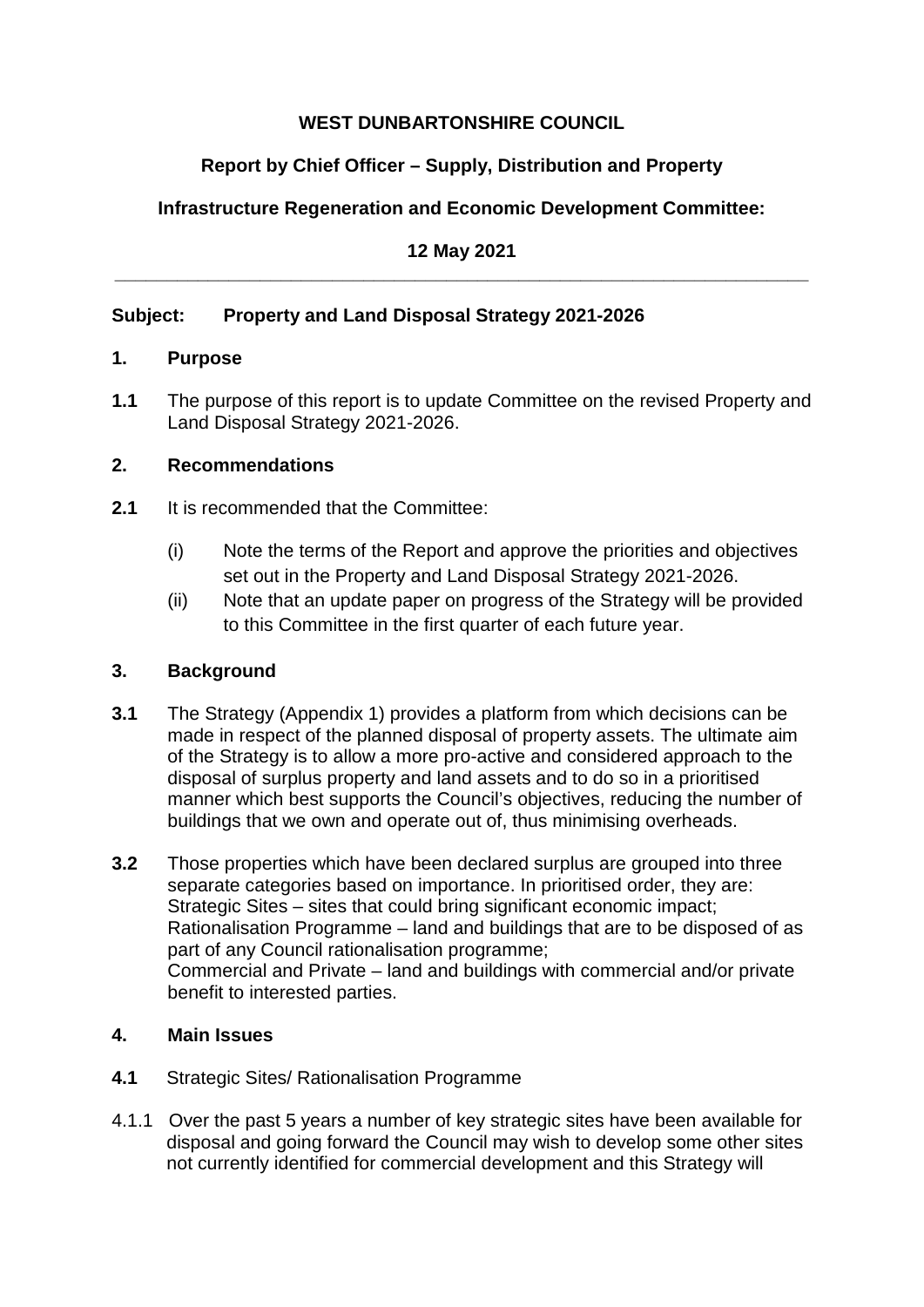enable us to look at sites to take to the market for future commercial development which are of a larger value.

- **4.2** Small Plot Disposals
- **4.2.1** The Council has continued to market small plots on an ad hoc basis. This Strategy allows us to bring additional sites to the market on an ongoing basis.
- **4.3** Community Empowerment (Scotland) Act Asset Transfer
- **4.3.1** A report in respect of Community Empowerment (Scotland) Act Asset Transfer was submitted to the Infrastructure Regeneration and Economic Development Committee on 15 March 2017. As part of this strategy we will continue to promote and assist Asset Transfer which will in turn reduce revenue liabilities for the Council.
- **4.4** The ongoing purpose of the Strategy is to set out the planned approach for Property and Land Asset Disposal that will, in turn, support the Council's approved Corporate Asset Management Strategy and Property Asset Management Plan.
- **4.5** Surplus property and land assets should contribute to the economic well-being of the area by, for example, increasing the supply of suitable houses in the area and / or assisting in reducing unemployment by making West Dunbartonshire an attractive place for business growth, employment creation and inward investment.

#### **5. People Implications**

**5.1** There are no people implications with this report other than the resources required by the Asset Management and Legal Services to conclude any disposals arising from the implementation of the Strategy"

#### **6. Financial and Procurement Implications**

- **6.1** By pursuing and prioritising the disposal of sites, the Council are seeking to maximise capital receipts and improve opportunity for the economic regeneration of West Dunbartonshire.
- **6.2** The disposal of assets will allow savings attributed to vacant running costs and a reduction in the level of capital borrowing by the Council
- **6.3** In relation to the marketing of sites, if we require to use an agent their fees/marketing costs will be deducted from the capital receipt achieved. A considered approach to marketing to maximise value will be undertaken on a site by site basis.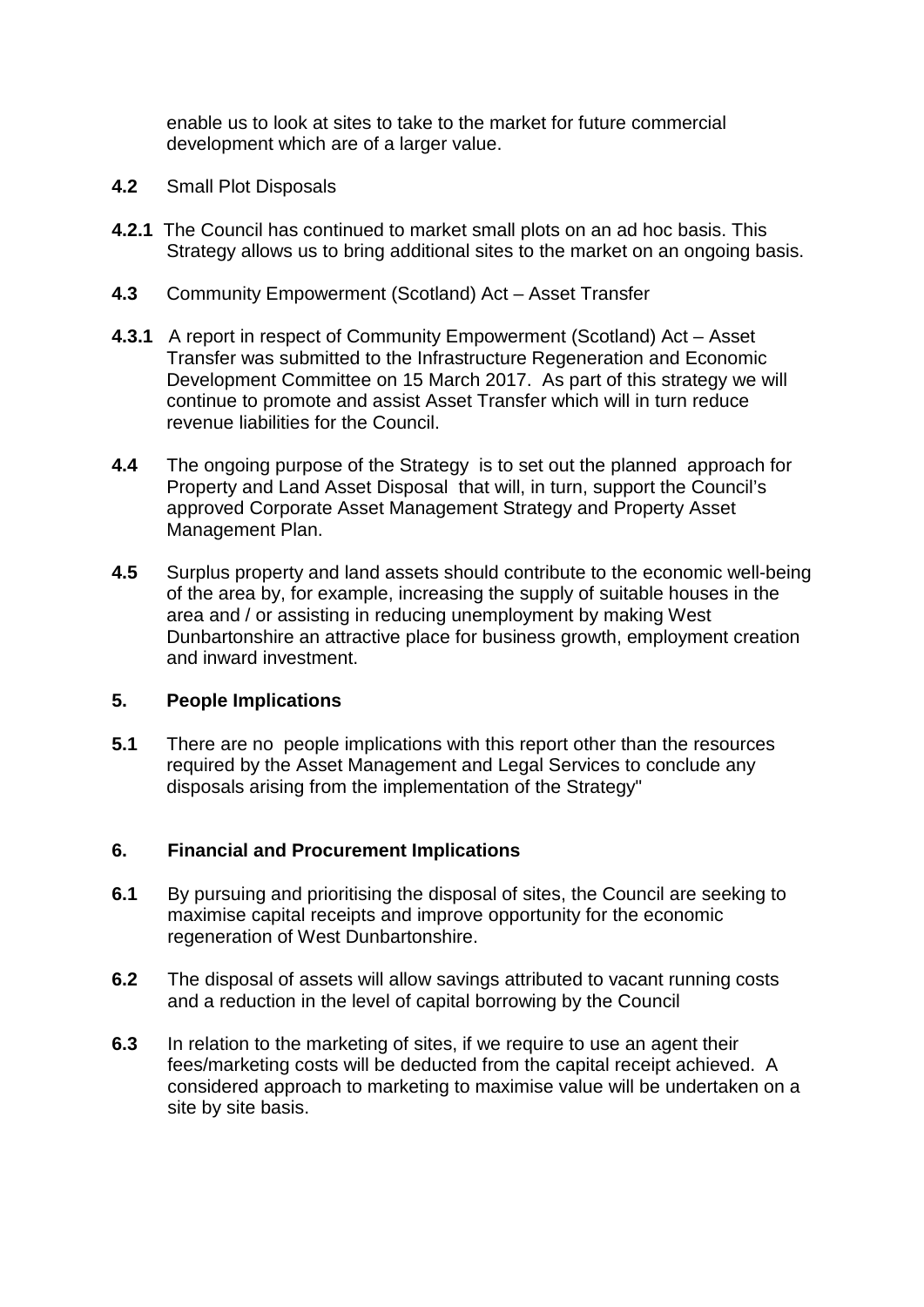- **6.4** Having a planned approach to property and land disposal will support the reduction in resources required to manage and maintain sites.
- **6.5** There are no procurement implications arising from this report.

#### **7. Risk Analysis**

- **7.1** It was not necessary to carry out a risk assessment on the proposal contained within the report. Any risk assessment will be undertaken on a site by site basis, if and when a report to Committee is required.
- **7.2** As part of the marketing strategy consideration will be given to the competing interests in the market to ensure that the properties we are disposing of are released at the appropriate time to ensure maximum value is achieved.

#### **8. Environmental Sustainability**

**8.1** Any requirements would be taken into account in the future use of any disposed sites and captured through the Planning Application process.

#### **9. Equalities Impact Assessment (EIA)**

**9.1** An Equality Impact Assessment is not applicable.

#### **10. Strategic Assessment**

- **10.1** The release of development sites onto the market will contribute to the economic well-being of the area, the supply of housing, and increased employment. In turn this will make West Dunbartonshire a more attractive prospect for inward investment and assist in delivering a strong local economy and improved job opportunities
- **10.2** Through the Community Asset Transfer Policy and Procedures, the Council are seeking to encourage and enable community organisations to take on assets and provide services which will contribute to the overall benefit of the community assisting in delivering meaningful engagement with active, empowered and informed citizens who feel safe and engaged.

**Angela Wilson**  Chief Officer Date: 30 April 2021

**Person to Contact:** Michelle Lynn, Assets Co-ordinator, Council Offices, Bridge Street, Dumbarton, G82 1NT. T:01389 776992